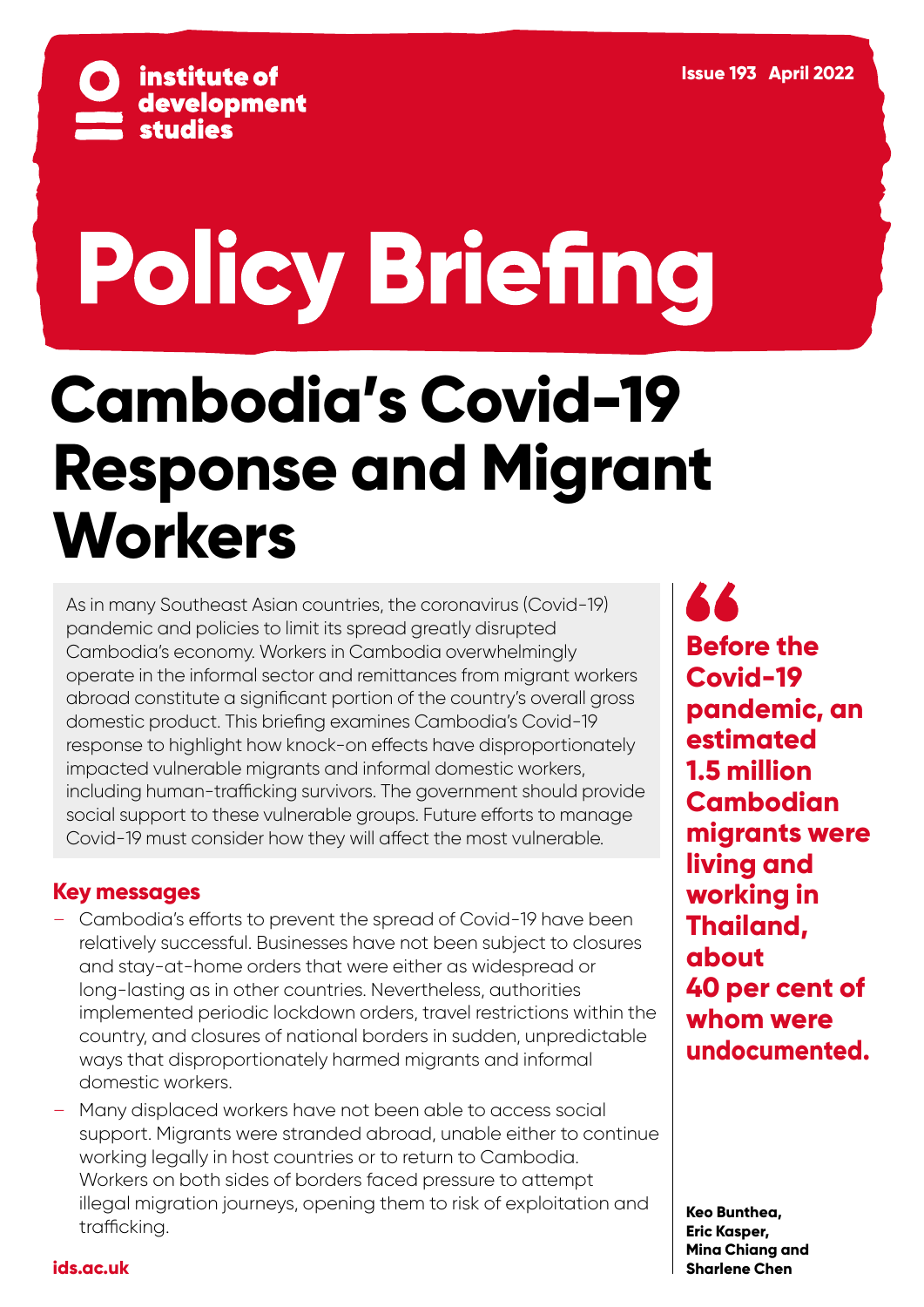# **Covid-19 response policies and enforcement**

The Cambodian government between 10 January 2020 and 31 December 2021 announced at least 2,200 policies related to Covid-19. Researchers consider that these policies often did not take account of the vulnerability of communities in border areas and at sea, or workers in informal sectors. The policies can be divided into four main categories: (1) curfews and restrictions on business operating hours; (2) suspension of domestic and international flights; (3) restrictions on individuals gathering; and (4) closures of schools and universities.

During the first year of the pandemic, Cambodia reported only 400 cases of Covid-19. This suggested the country might be undercounting cases, but also that in closing its borders and implementing targeted lockdowns its response was effective at keeping infection rates down and preventing the health-care system from being overwhelmed. However, Covid-19 infections spiked in 2021 as the Delta variant hit Southeast Asia. The government introduced harsh penalties for anyone breaking curfews and new lockdowns: up to three years in prison for breaking lockdown orders and up to 20 years for groups judged to be intentionally spreading the virus.

While light-touch response measures in the first year prevented excessive impacts on the most vulnerable, authorities implemented measures in the second year rapidly and without clear communications. In some cases,

66

**Government penalties were harsh… up to three years in prison for breaking lockdown orders and up to 20 years for groups judged to be intentionally spreading the virus.**

police used violence against people who left their homes and sometimes arrested residents for breaking Covid-19 containment measures. This compounded uncertainty among Cambodians; it panicked many and severely affected some of the most vulnerable people, about whom reports emerged that they were going hungry. Further, robust border closures in neighbouring countries – namely, Thailand and Vietnam – severely affected international migrants and communities in border areas.

A group of migrants we spoke to had been deported from Thailand and spent lockdown in their village. They noted severe hardships because of mobility restrictions. They could not sell local produce and even if they could have done, prices had fallen. To buy food, they had to negotiate with local officials to break lockdown rules. Local authorities struggled to implement the official Covid-19 response, since they faced pressure from their superiors to strictly enforce rules and from local people not to enforce them to their detriment. As well as revealing how the policies impacted vulnerable people living in villages, this shows how local officials implement policies: with significant levels of informality and contingent on negotiations.

# **The Covid-19 response and migrants**

Before the pandemic, an estimated 1.5 million Cambodian migrants were living and working in Thailand, about 40 per cent of whom were undocumented. Many migrants in Thailand lost their jobs and were required to leave the country, but there were few repatriation flights and many could not return home. In December 2021, Cambodia's National Committee for Counter Trafficking announced that since the start of the pandemic at least 260,000 Cambodian migrant workers had returned, mostly from Thailand, after a massive wave of job losses due to the closure of many industries. Many, though, chose or were forced to remain in Thailand as illegal migrants, whether they originally had legal migration status or not. Thousands clustered near the border, hiding in forests to avoid arrest, with no

**[ids.ac.uk](https://www.ids.ac.uk/)**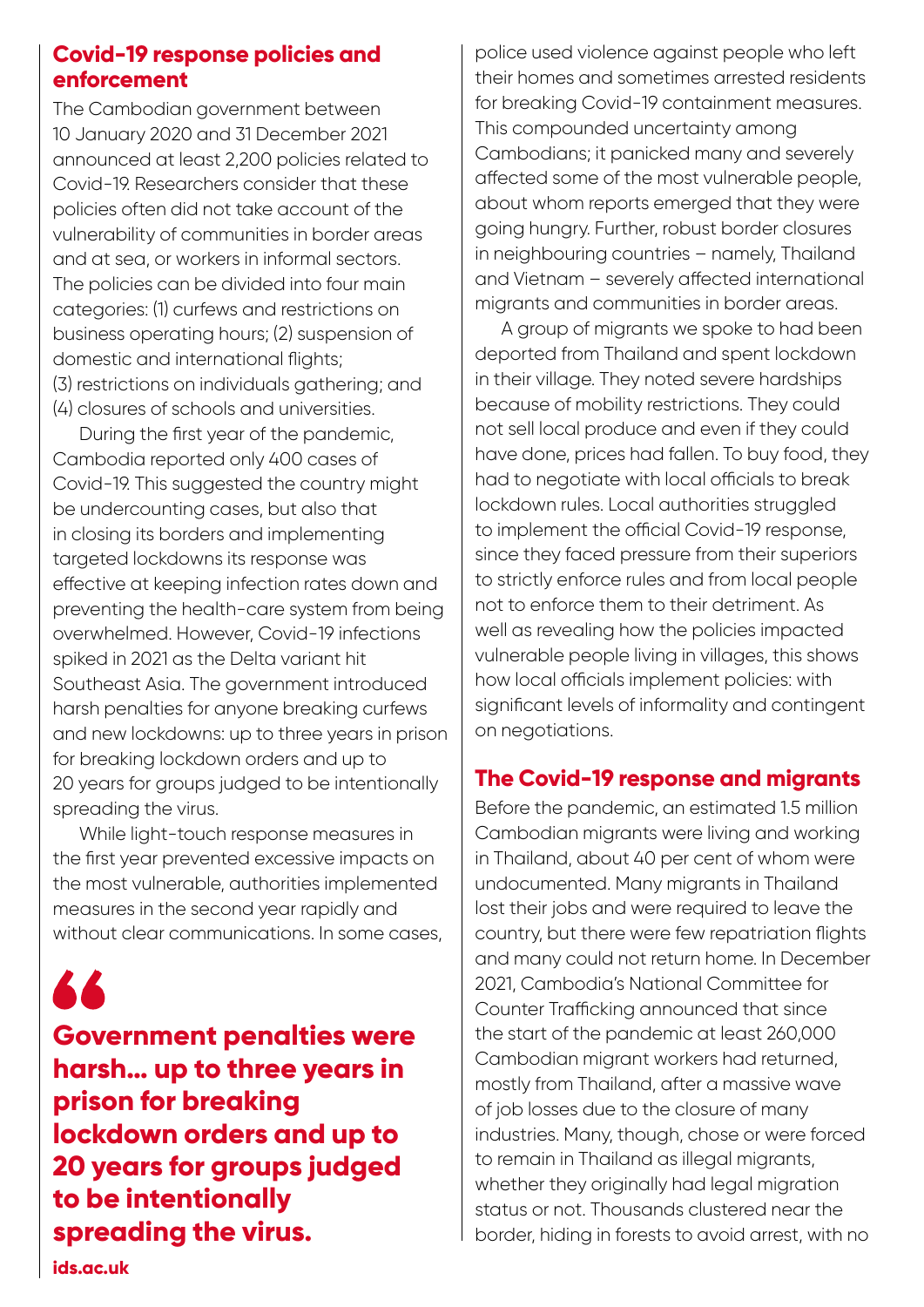# **Restrictions on mobility meant that counter-trafficking nongovernmental organisations and officials were much less able to monitor trafficking or respond to victims.**

66

access to health-care or other services. Social workers we spoke to described a dreadful humanitarian situation in which people were also more vulnerable to contracting Covid-19.

Those migrants who returned to Cambodia struggled to find work, often competing with other domestic informal workers for a diminished supply of jobs. Many had gone abroad in the first place because of limited opportunities at home, often taking on debt to finance their journeys. Having returned, with already limited opportunities and unable to pay off debts, they became desperate.

We heard reports from migrants and nongovernmental organisations (NGOs) that, even as Cambodian migrants were being stranded abroad, workers were risking crossing illegally from Cambodia into Thailand and Vietnam with the help of brokers to find informal work in those countries. Desperation and the impossibility of legally migrating made many people vulnerable to dishonest brokers who were likely to traffic them rather than help them. Further, restrictions on mobility meant that counter-trafficking NGOs and officials were much less able to monitor trafficking or respond to victims.

# **Vulnerabilities of workers in the informal sector**

The vast majority of Cambodia's workforce (about 96 per cent) operate in the informal sector. Informal services including street food, restaurants, and rickshaw and taxi services were forced to stop operating during lockdowns and could not access compensation through policies meant to

help workers. For example, curfews severely negatively impacted informal businesses as they had predominantly operated during the evening, when the curfews were now in effect. This meant that within this group of workers, many were willing to risk crossing the border during the pandemic in search of employment elsewhere. Moreover, the pandemic continues to disproportionately impact women: 22 per cent of women in informal work are reportedly unemployed, compared with their male counterparts, at 13 per cent.

Border provinces and tourist hotspots suffered the greatest losses: with provinces near neighbouring countries facing the consequences of border closures, informal workers in Pailin, bordering Thailand, saw the greatest decrease in their weekly earnings. In the provinces of Koh Kong and Banteay Meanchey, also bordering Thailand, 31 per cent reported being unemployed. Along the Vietnamese border in Svay Rieng, between July and October 2020 informal workers' weekly earnings decreased by 38 per cent. In Siem Reap, a resort town in northwestern Cambodia whose economy is mostly based on tourism, informal workers continue to see a significant reduction in their weekly earnings. In Sihanouk, another tourist hotspot, informal workers have reported borrowing additional money due to financial and food insecurities, exacerbating existing debts.

Media and NGOs have stated that Cambodia's Covid-19 response policies were not transparent, ignored public sentiment, and led to excessive restrictions on movement without significantly protecting people. A study in July 2021 by the United Nations Children's Fund (UNICEF) and the World Food Programme found that many people had difficulty purchasing food and accessing cash in the immediate aftermath of stringent lockdowns. An estimated 135,000 garment workers and 17,000 tourism workers were made unemployed, as well as countless other informal sector workers. Without access to sufficient social protection, workers were extremely vulnerable to exploitation, abuse, and trafficking.

**[ids.ac.uk](https://www.ids.ac.uk/)**